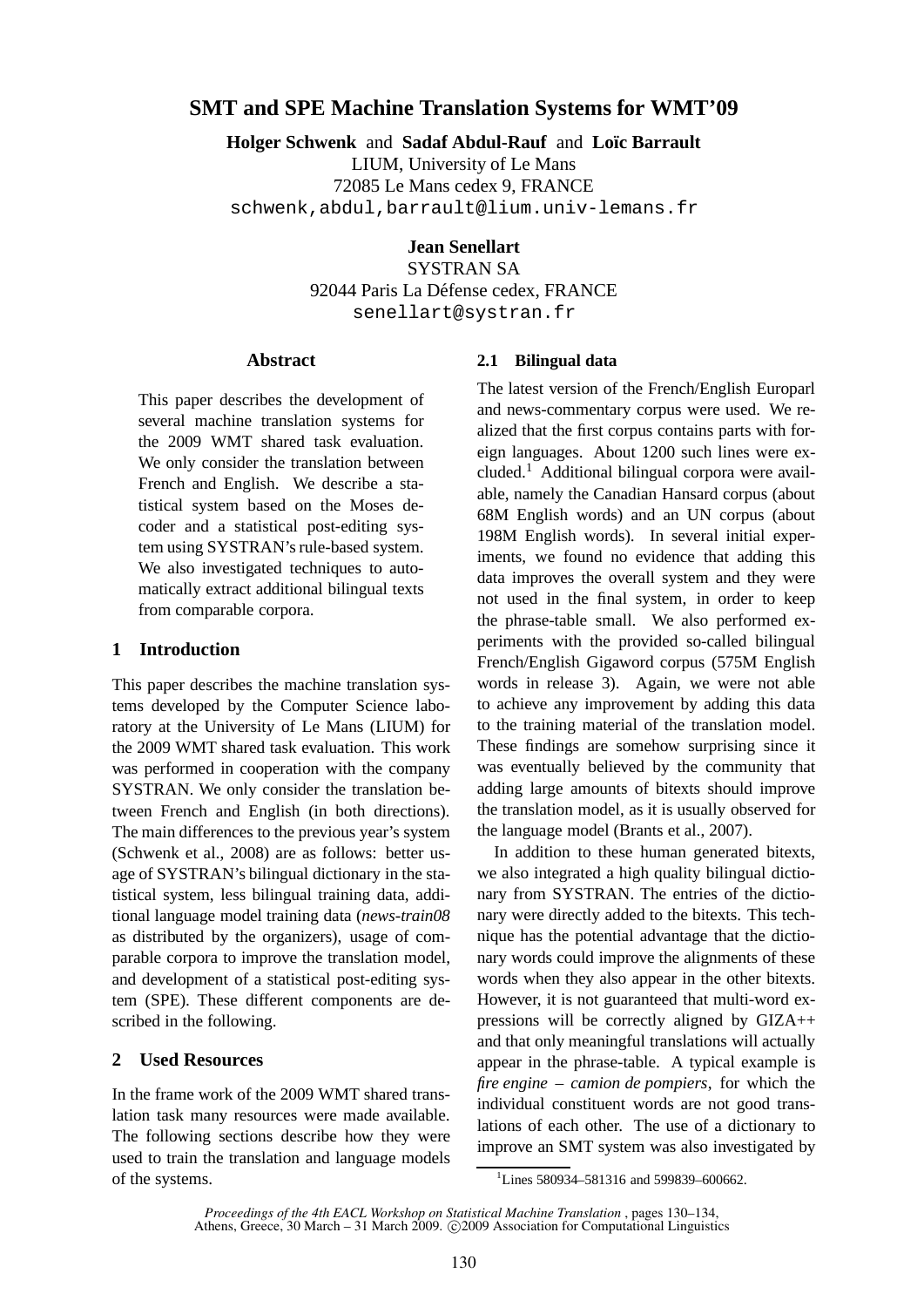

Figure 1: Architecture of the parallel sentence extraction system (Rauf and Schwenk, 2009).

(Brown et al., 1993).

In comparison to our previous work (Schwenk et al., 2008), we also included all verbs in the French *subionctif* and *passé simple* tense. In fact, those tenses seem to be frequently used in news material. In total about 10,000 verbs, 1,500 adjectives/adverbs and more than 100,000 noun forms were added.

### **2.2 Use of Comparable corpora**

Available human translated bitexts such as the UN and the Hansard corpus seem to be out-of domain for this task, as mentioned above. Therefore, we investigated a new method to automatically extract and align parallel sentences from comparable indomain corpora. In this work we used the AFP news texts since there are available in the French and English LDC Gigaword corpora.

The general architecture of our parallel sentence extraction system is shown in figure 1. We first translate 174M words from French into English using an SMT system. These English sentences are then used to search for translations in the English AFP texts of the Gigaword corpus using information retrieval techniques. The Lemur toolkit (Ogilvie and Callan, 2001) was used for this purpose. Search was limited to a window of  $\pm$ 5 days of the date of the French news text. The retrieved candidate sentences were then filtered using the word error rate with respect to the automatic translations. In this study, sentences with an error rate below 32% were kept. Sentences with a large length difference (French versus English) or containing a large fraction of numbers were also discarded. By these means, about 9M words of additional bitexts were obtained. An improved version of this algorithm using TER instead of the word error rate is described in detail in (Rauf and Schwenk, 2009).

## **2.3 Monolingual data**

The French and English target language models were trained on all provided monolingual data. We realized that the *news-train08* corpora contained some foreign texts, in particular in German. We tried to filter those lines using simple regular expressions. We also discarded lines with a large fraction of numerical expressions. In addition, LDC's Gigaword collection, the Hansard corpus and the UN corpus were used for both languages. Finally, about 30M words crawled from the WEB were used for the French LM. All this data predated the evaluation period.

## **2.4 Development data**

All development was done on *news-dev2009a* and *news-dev2009b* was used as internal test set. The default Moses tokenization was used. All our models are case sensitive and include punctuation. The BLEU scores reported in this paper were calculated with the NIST tool and are case sensitive.

# **3 Language Modeling**

Language modeling plays an important role in SMT systems. 4-gram back-off language models (LM) were used in all our systems. The word list contains all the words of the bitext used to train the translation model and all words that appear at least ten times in the *news-train08* corpus. Separate LMs were build on each data source with the SRI LM toolkit (Stolcke, 2002) and then linearly interpolated, optimizing the coefficients with an EM procedure. The perplexities of these LMs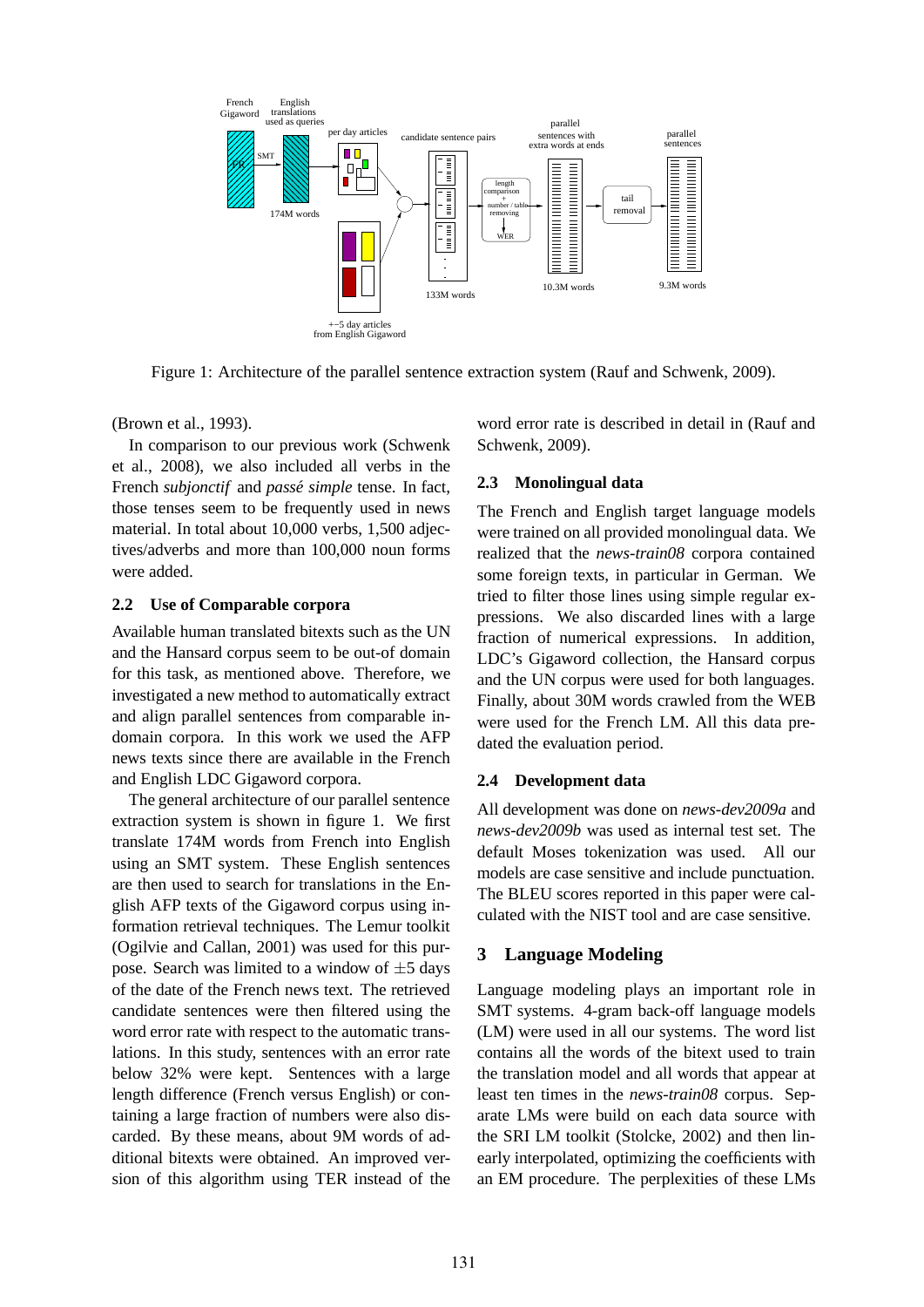| Corpus            | # Fr words | Dev09a | Dev09b   | Test09 |  |  |  |
|-------------------|------------|--------|----------|--------|--|--|--|
| <b>SMT</b> system |            |        |          |        |  |  |  |
| Eparl+NC          | 46.5M      | 22.44  | 22.38    | 25.60  |  |  |  |
| Eparl+NC+dict     | 48.5M      | 22.60  | 22.55    | 26.01  |  |  |  |
| Eparl+NC+dict+AFP | 57.8M      | 22.82  | $22.63*$ | 26.18  |  |  |  |
| <b>SPE</b> system |            |        |          |        |  |  |  |
| <b>SYSTRAN</b>    |            | 17.76  | 18.13    | 19.98  |  |  |  |
| Eparl+NC          | 45.5M      | 22.84  | 22.59#   | 25.59  |  |  |  |
| Eparl+NC+AFP      | 54.4M      | 22.72  | 21.96    | 25.40  |  |  |  |

Table 1: Case sensitive NIST BLEU scores for the French-English systems. "NC" denotes the newscommentary bitexts, "dict" SYSTRAN's bilingual dictionary and "AFP" the automatically aligned news texts ( $*$ =primary,  $*$ =contrastive system)

are given in Table 2. Adding the new *news-train08* monolingual data had an important impact on the quality of the LM, even when the Gigaword data is already included.

| Data               | French | English |
|--------------------|--------|---------|
| Vocabulary size    | 407k   | 299k    |
| Eparl+news         | 248.8  | 416.7   |
| + LDC Gigaword     | 142.2  | 194.9   |
| + Hansard and UN   | 137.5  | 187.5   |
| news-train08 alone | 165.0  | 245.9   |
| all                | 120.6  | 174.8   |

Table 2: Perplexities on the development data of various language models.

### **4 Architecture of the SMT system**

The goal of statistical machine translation (SMT) is to produce a target sentence e from a source sentence  $f$ . It is today common practice to use phrases as translation units (Koehn et al., 2003; Och and Ney, 2003) and a log linear framework in order to introduce several models explaining the translation process:

$$
e^* = \arg \max_{e} p(e|f)
$$
  
= 
$$
\arg \max_{e} \{ exp(\sum_{i} \lambda_i h_i(e, f)) \} (1)
$$

The feature functions  $h_i$  are the system models and the  $\lambda_i$  weights are typically optimized to maximize a scoring function on a development set (Och and Ney, 2002). In our system fourteen features functions were used, namely phrase and lexical translation probabilities in both directions, seven features for the lexicalized distortion model, a word and a phrase penalty and a target language model (LM).

The system is based on the Moses SMT toolkit (Koehn et al., 2007) and constructed as follows. First, word alignments in both directions are calculated. We used a multi-threaded version of the  $GIZA++$  tool (Gao and Vogel, 2008).<sup>2</sup> This speeds up the process and corrects an error of GIZA++ that can appear with rare words. This previously caused problems when adding the entries of the bilingual dictionary to the bitexts.

Phrases and lexical reorderings are extracted using the default settings of the Moses toolkit. The parameters of Moses are tuned on *news-dev2009a*, using the cmert tool. The basic architecture of the system is identical to the one used in the 2008 WMT evaluation (Schwenk et al., 2008), but we did not use two pass decoding and  $n$ -best list rescoring with a continuous space language model.

The results of the SMT systems are summarized in the upper part of Table 1 and 3. The dictionary and the additional automatically produced AFP bitexts achieved small improvements when translating from French to English. In the opposite translation direction, the systems that include the additional AFP texts exhibit a bad generalisation behavior. We provide also the performance of the different systems on the official test set, calculated after the evaluation. In most of the cases, the observed improvements carry over on the test set.

### **5 Architecture of the SPE system**

During the last years statistical post-editing systems have shown to achieve very competitive performance (Simard et al., 2007; Dugast et al., 2007). The main idea of this techniques is to use

<sup>&</sup>lt;sup>2</sup>The source is available at  $http://www.cs.cmu.$ edu/˜qing/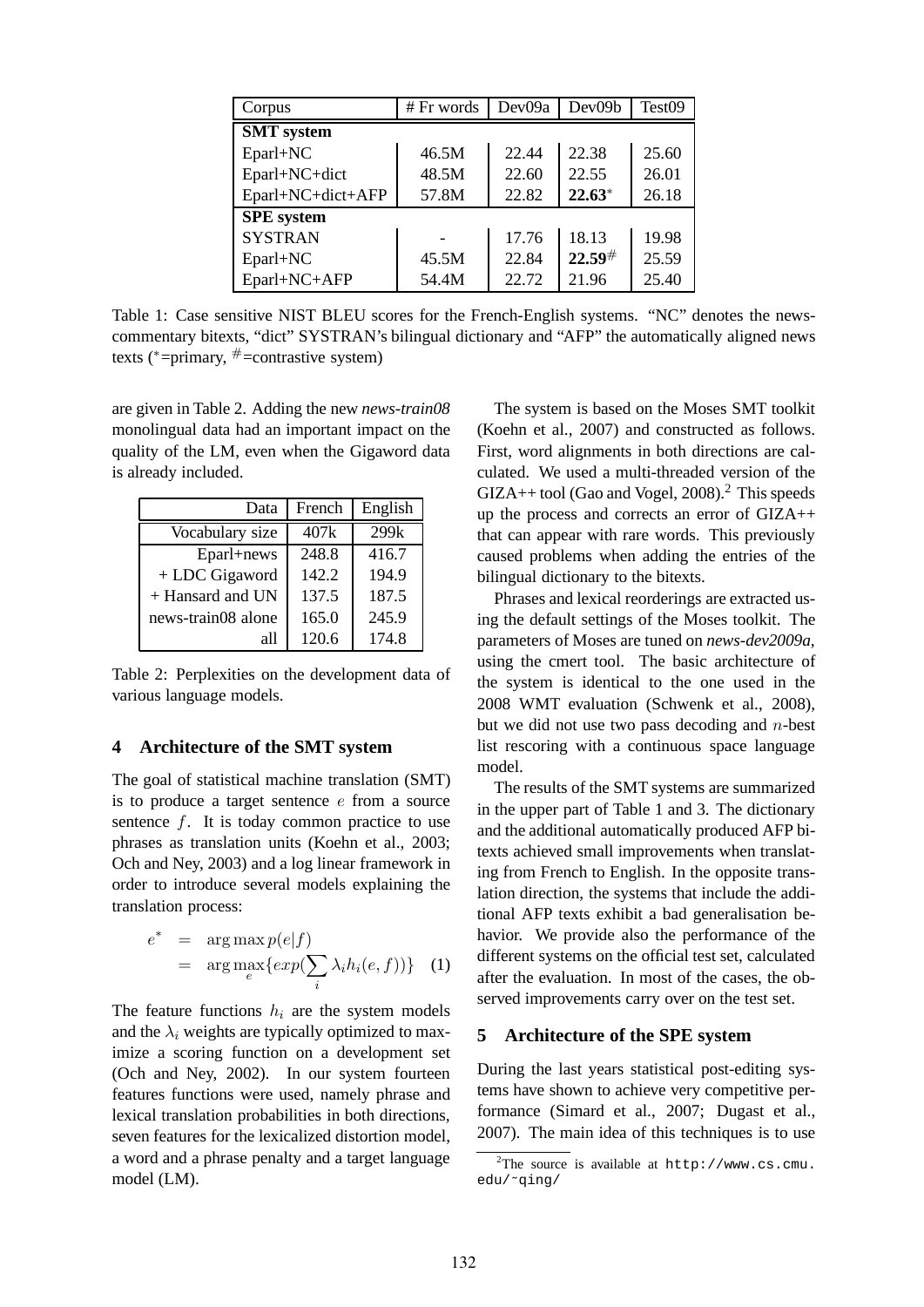| Corpus            | $# En$ words | Dev09a | Dev09b   | Test09 |  |  |  |
|-------------------|--------------|--------|----------|--------|--|--|--|
| <b>SMT</b> system |              |        |          |        |  |  |  |
| Eparl+NC          | 41.6M        | 21.89  | 21.78    | 23.80  |  |  |  |
| Eparl+NC+dict     | 44.0M        | 22.28  | 22.35#   | 24.13  |  |  |  |
| Eparl+NC+dict+AFP | 51.7M        | 22.21  | 21.43    | 23.88  |  |  |  |
| <b>SPE</b> system |              |        |          |        |  |  |  |
| <b>SYSTRAN</b>    |              | 18.68  | 18.84    | 20.29  |  |  |  |
| Eparl+NC          | 44.2M        | 23.03  | 23.15    | 24.36  |  |  |  |
| Eparl+NC+AFP      | 53.3M        | 22.95  | $23.15*$ | 24.62  |  |  |  |

Table 3: Case sensitive NIST BLEU scores for the English-French systems. "NC" denotes the newscommentary bitexts, "dict" denotes SYSTRAN's bilingual dictionary and "AFP" the automatically aligned news texts ( $*=$ primary,  $*=$ contrastive system)

an SMT system to correct the errors of a rulebased translation system. In this work, SYSTRAN server version 6, followed by an SMT system based on Moses were used. The post-editing systems uses exactly the same language models than the above described stand-alone SMT systems. The translation model was trained on the Europarl, the news-commentary and the extracted AFP bitexts. The results of these SPE systems are summarized in the lower part of Table 1 and 3. SYS-TRAN's rule-based system alone already achieves remarkable BLEU scores although it was not optimized or adapted to this task. This could be significantly improved using statistical post-editing. The additional AFP texts were not useful when translating form French to English, but helped to improve the generalisation behavior for the English/French systems.

When translating from English to French (Table 3), the SPE system is clearly better than the carefully optimized SMT system. Consequently, it was submitted as primary system and the SMT system as contrastive one.

## **6 Conclusion and discussion**

We described the development of two complementary machine translation systems for the 2009 WMT shared translation task: an SMT and an SPE system. The last one is based on SYSTRAN's rule-based system. Interesting findings of this research include the fact that the SPE system outperforms the SMT system when translating into French. This system has also obtained the best scores in the human evaluation.

With respect to the SMT system, we were not able to improve the translation model by adding large amounts of bitexts, although different sources were available (Canadian Hansard, UN or WEB data). Eventually these corpora are too noisy or out-of-domain. On the other hand, the integration of a high quality bilingual dictionary was helpful, as well as the automatic alignment of news texts from comparable corpora.

Future work will concentrate on the integration of previously successful techniques, in particular continuous space language models and lightlysupervised training (Schwenk, 2008). We also believe that the tokenization could be improved, in particular for the French sources texts. Numbers, dates and other numerical expressions could be translated by a rule-based system.

System combination has recently shown to provide important improvements of translation quality. We are currently working on a combination of the SMT and SPE system. It may be also interesting to add a third (hierarchical) MT system.

## **7 Acknowledgments**

This work has been partially funded by the French Government under the project INSTAR (ANR JCJC06 143038) and the by the Higher Education Commission, Pakistan through the HEC Overseas Scholarship 2005.